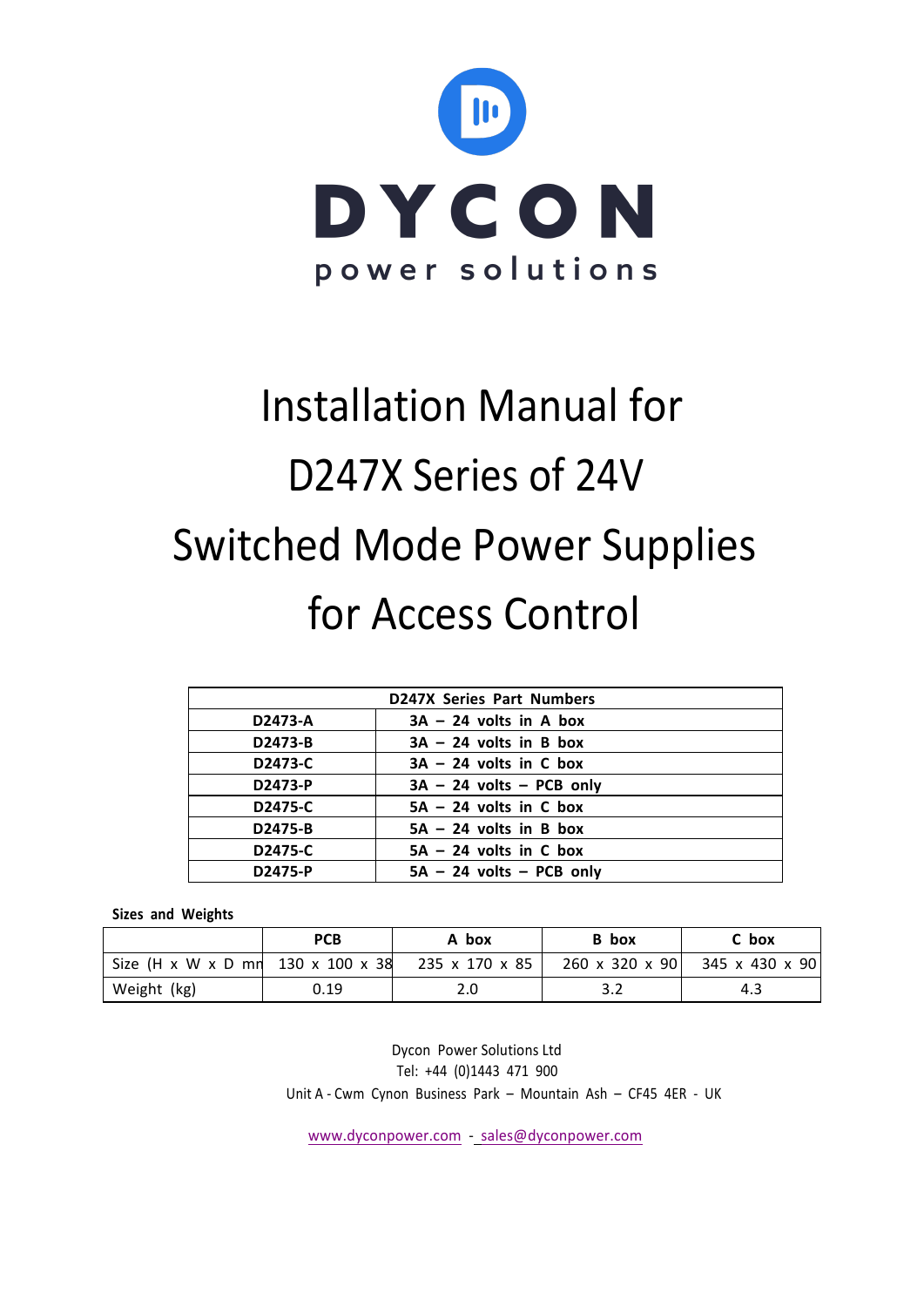## **Overview**

The Dycon D247X Series of power supplies are switched mode power supplies with a normally closed voltage-free output for signalling status and serviceability of the unit.

The power supplies all provide a nominal 24V when powered from a 230V AC supply.

The power supplies have the following features:

- On/Off power switching control input with pull-up, compatible with voltage-free contacts
- Jumper for selecting inverted or normal power switching input operation
- ON (OK) LED display indicating normal operation and On/Off switching status
- Inductive and capacitive load switching surge protection and snubbing
- Electronic overload protection with automatic reset
- Highly efficient power conversion better than 84%

The switched output is designed for highly inductive loads such as access control door strikes and locks and is protected from high voltage back-EMF spikes.

#### **Layout D2475**

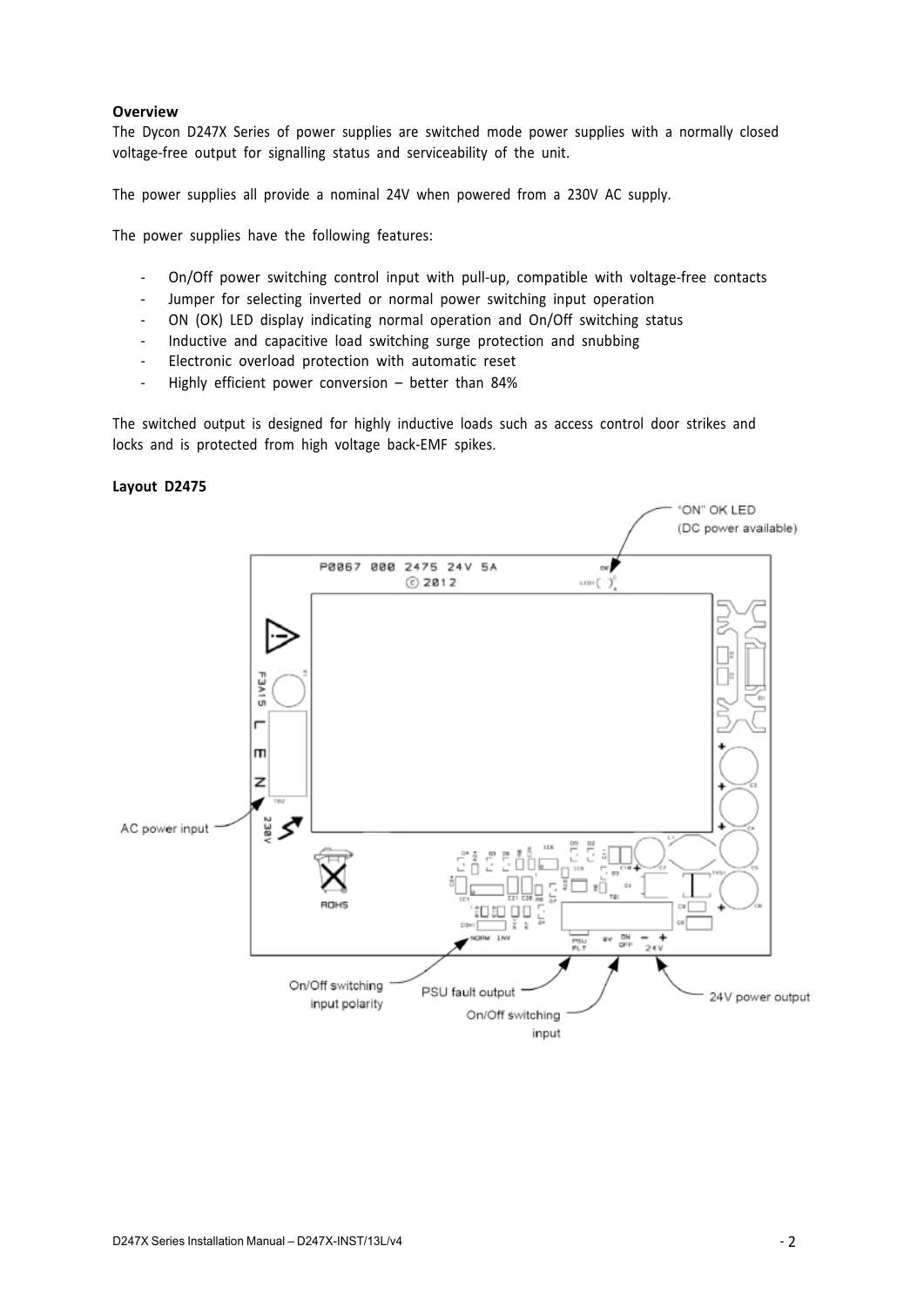#### **Layout D2473**



#### **Installation**

Mount the metal enclosure onto the wall.

Connect the Live, Earth and Neutral terminals to an un-switched fused spur.

Connect the On/Off switching control to the control unit. Select the mode of operation using the jumper (see below).

Connect the Normally Closed relay output to the monitoring equipment used to report and signal equipment faults.

Connect the 24v power output to the system.

Switch on the AC supply and confirm that the AC OK LED is lit.

## **External Power Supply (AC Supply)**

The power supply has a three-way terminal block for Live, Earth and Neutral connections. When supplied boxed, earth is connected to the metal enclosure and the lid earthed with a flying push-fit lead.

#### **ON/OFF Input**

This input is 30V tolerant and 5V logic compatible. It has an internal 100K resistor pull-up connected to 5V and is designed to work with 5V logic outputs, NO and NC voltage-free contacts and open collector outputs.

If the ON/OFF input is left unconnected when the jumper is in the NORM position, the power supply will be switched on.

Switching examples are shown below: